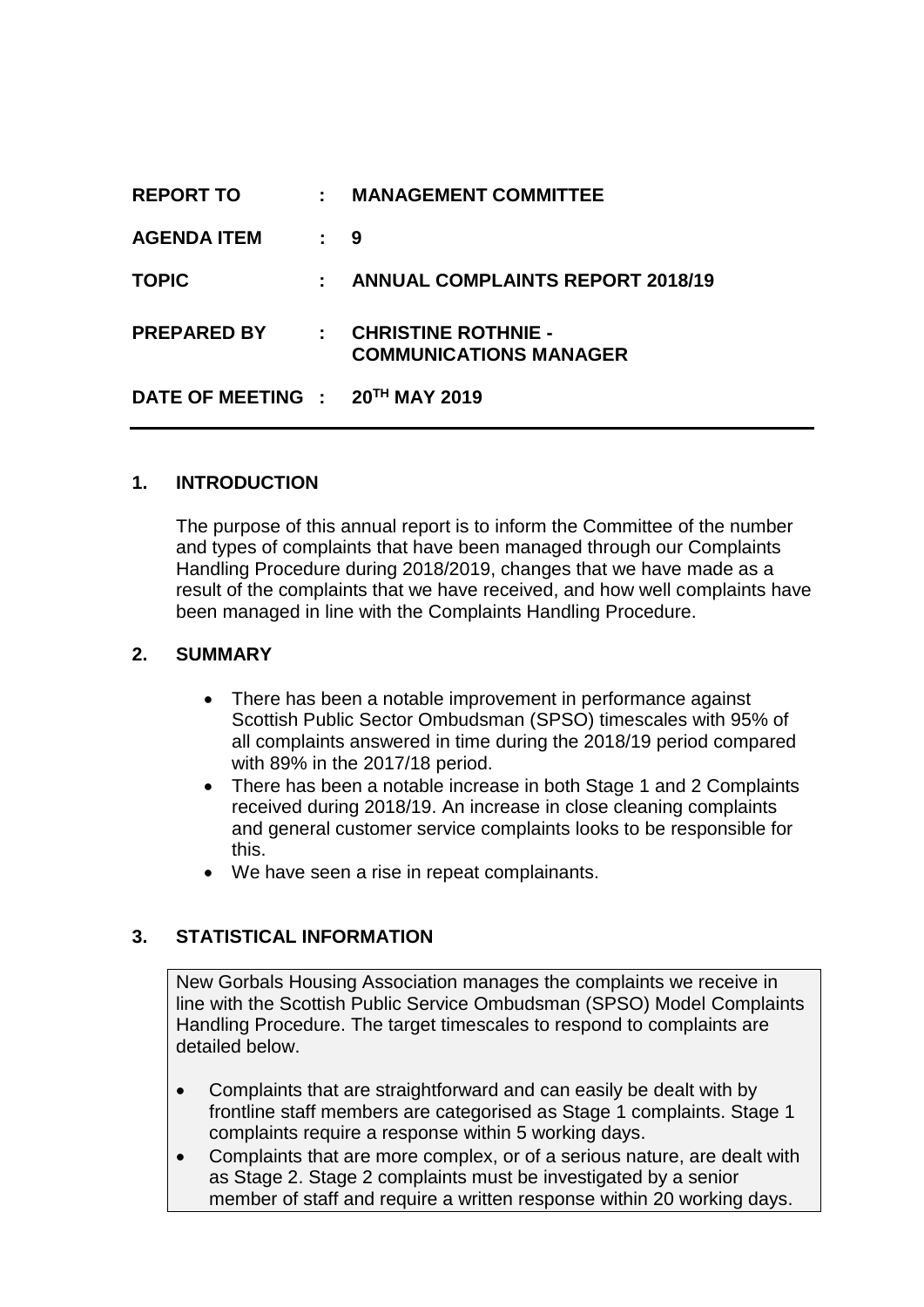## **Stage 1**

- We received 105 Stage 1 complaints in 2018/19 but answered 106 as one had been carried forward from 2017/18 reporting year.
- Of the 105 Stage 1 complaints that we received in 2018/19, 100 were answered within SPSO timescales (95.24%).
- The 1 complaint that was carried over from 2017/18 was initially logged at Stage 2, and was re-categorised as a Stage 1 after it had been resolved. Due to this change to Stage 1, the complaint response was out with the SPSO timescale having been resolved in 9 working days.



## **Stage 2**

- We received 38 Stage 2 complaints in 2018/19 and answered 34 of them. 2 had been carried forward from 2017/18 and 4 will be carried forward to 2019/20.
- Of the 34 Stage 2 complaints that we answered in 2018/19, 33 of them (97.05%) were answered within the SPSO timescale. This is an improvement from 2017/18 when 86.96% of Stage 2 complaints were responded to within the SPSO timescale.
- It should be noted that partially upheld complaints (where not all elements of the complaint are upheld) are reported as being upheld.
- The 2 complaints carried over from 2017/18 were both responded to within timescale and the 4 carried over to 2019/20 will be included in the statistics for the next Annual Complaints Report.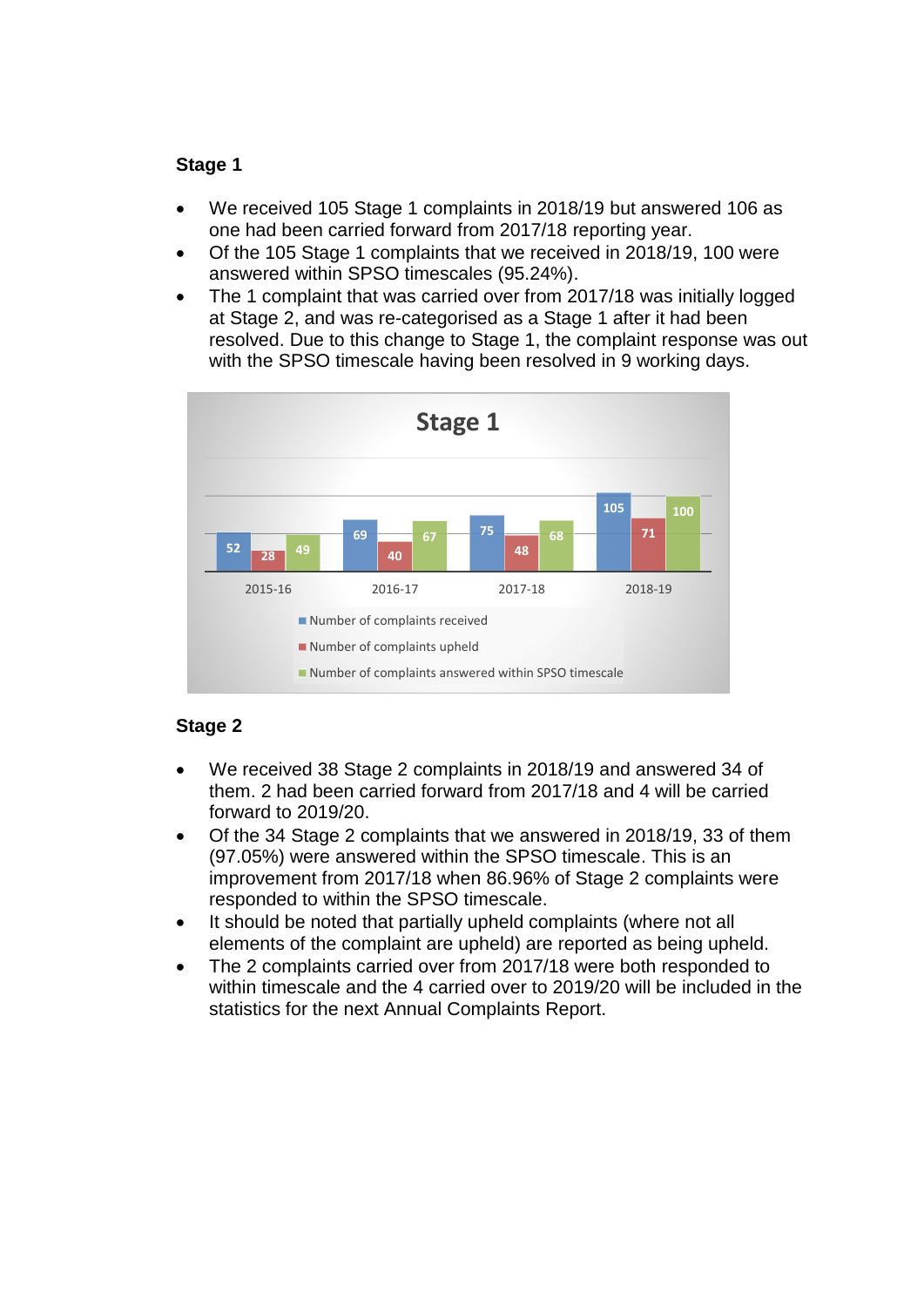

### **Trends**

- A comparison over the last four years shows that there has been a notable rise in both Stage 1 and Stage 2 complaints this year.
- There has been a considerable rise in Stage 1 close cleaning complaints and Stage 1 general customer service complaints. At Stage 2 we have also seen a rise in general customer service complaints.



• The number of complaints responded to within SPSO timescales has risen from 2017/18 when we saw a dip in performance. We believe that increased resourcing from the Communications team has been responsible for this.

### **Repeat complainers**

There has been an increase in repeat complainers. The two tenants with the highest number of complaints logged this period had six and five complaints respectively.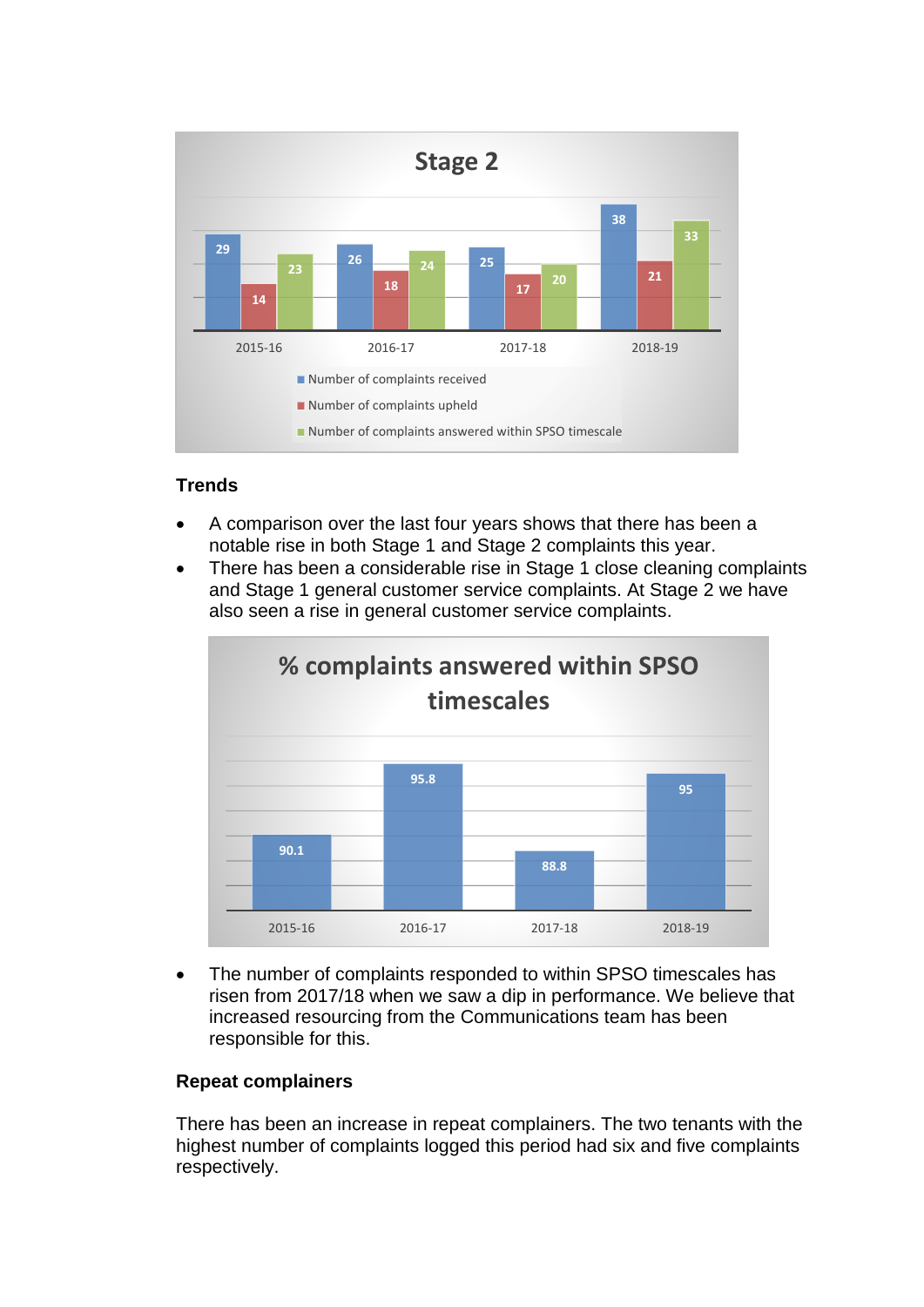# **Equalities**

There were two complaints made with equalities issues. Neither were upheld.

# **3. COMPLAINTS BY CATEGORY**

Data on complaint categories for 2015/16 and 2016/17 will be provided prior to the Management Committee Meeting.

|                                              |                   | 2017/2018                      |                | 2018/2019         |                              |                         |
|----------------------------------------------|-------------------|--------------------------------|----------------|-------------------|------------------------------|-------------------------|
|                                              | <b>Stage</b><br>1 | <b>Stage</b><br>$\overline{2}$ | <b>Total</b>   | <b>Stage</b><br>1 | <b>Stage</b><br>$\mathbf{2}$ | <b>Total</b>            |
| <b>Allocations</b>                           | $\overline{0}$    | $\overline{0}$                 | $\mathbf{0}$   | $\mathbf{1}$      | $\overline{2}$               | $\overline{3}$          |
| <b>Estate</b><br><b>Management</b>           | $\overline{2}$    | 3                              | 5              | 3                 | 3                            | $6\phantom{1}6$         |
| <b>Factoring</b>                             | 3                 | $\overline{0}$                 | 3              | $\mathbf{1}$      | $\overline{2}$               | $\overline{3}$          |
| <b>Finance debt</b><br>recovery              | $\boldsymbol{0}$  | $\mathbf{1}$                   | 1              | $\overline{0}$    | $\overline{0}$               | $\bf{0}$                |
| <b>General Customer</b><br><b>Service</b>    | 5                 | 5                              | 10             | 17                | 18                           | 35                      |
| <b>Major Repairs and</b><br><b>Servicing</b> | 10                | $\overline{0}$                 | 10             | 14                | 3                            | 17                      |
| <b>New Build</b><br><b>Developments</b>      | $\overline{7}$    | $\overline{4}$                 | 11             | $\overline{4}$    | $\overline{0}$               | $\overline{\mathbf{4}}$ |
| <b>Reactive Repairs</b>                      | 34                | 6                              | 40             | 17                | $\overline{4}$               | 21                      |
| Rechargeable<br><b>Repairs</b>               | $\mathbf 0$       | $\overline{0}$                 | $\bf{0}$       | $\overline{0}$    | $\overline{0}$               | $\bf{0}$                |
| <b>Tenant Rent</b><br><b>Payment</b>         | $\mathbf{1}$      | $\mathbf{1}$                   | $\overline{2}$ | $\overline{1}$    | $\overline{0}$               | $\mathbf{1}$            |
| <b>Miscellaneous</b>                         | $\mathbf{1}$      | $\mathbf{1}$                   | $\overline{2}$ | 6                 | $\overline{2}$               | 8                       |
| <b>Close Cleaning</b>                        | 13                | $\overline{2}$                 | 15             | 41                | $\overline{4}$               | 45                      |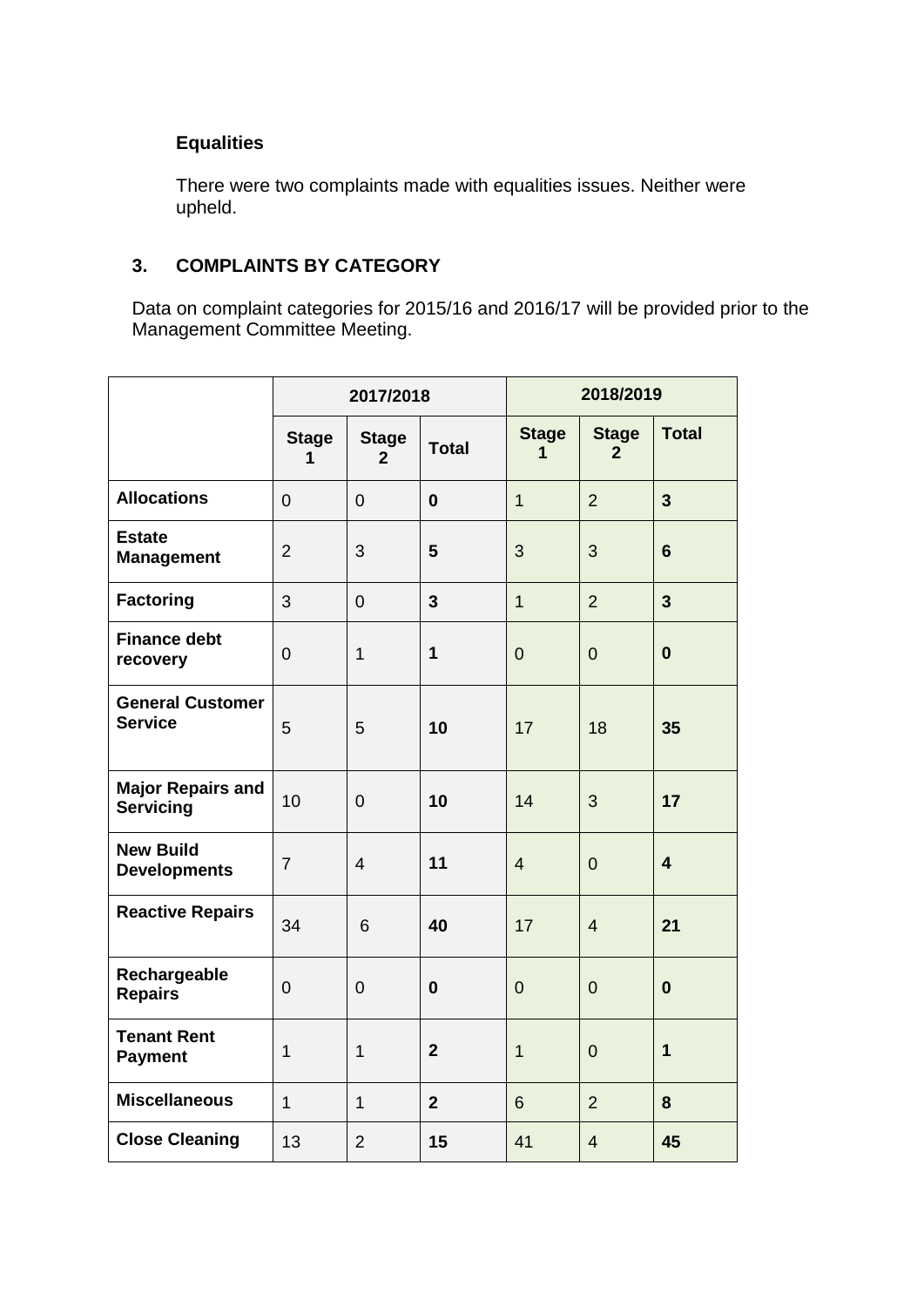## **Reactive Repairs**

• There has been a reduction in reactive repairs complaints from 40 in 2017/18 to 21 in 2018/19. It is believed that this is due to the Reactive Repair Team settling in.

## **Close Cleaning**

- Close cleaning was the category with the highest number of complaints. Complaints in this category increased from 15 in 2017/18 to 45 in 2018/19. In light of these complaints there has been increased inspections carried out by staff and Housing Management are working with the contractor to improve performance.
- There were 35 close cleaning complaints made in the first half of the reporting year and 10 in the second half. This reduction is likely as a consequence of Housing Management's work with the contractor.

#### **General customer service**

- There has been a marked increase in both Stage 1 and Stage 2 general customer service complaints.
- Of the 18 Stage 2 complaints made in this category:
	- o 11 were about staff behaviour, four of these were upheld and there were no trends identified.
	- o 2 complaints were made against different contractors,
	- o 5 complaints were about failure to follow procedures, no trends were identified.
- Of the 17 Stage 1 complaints made in this category:
	- $\circ$  11 were about the behaviour of a contractor, of these 10 were related to the district heating contract and 9 of them were upheld,
	- o 3 were about staff behaviour and 3 were failure to follow procedure.
- Two tenants made three general customer service complaints each this year.

### **4. LEARNING FROM COMPLAINTS**

The following action plan highlights the progress that has been made on actions that were identified in 2017/18 (completed tasks in green and ongoing tasks in orange). Required tasks from 2018/19 period are also listed. Progress will be reported on to the Management Committee in October 2019.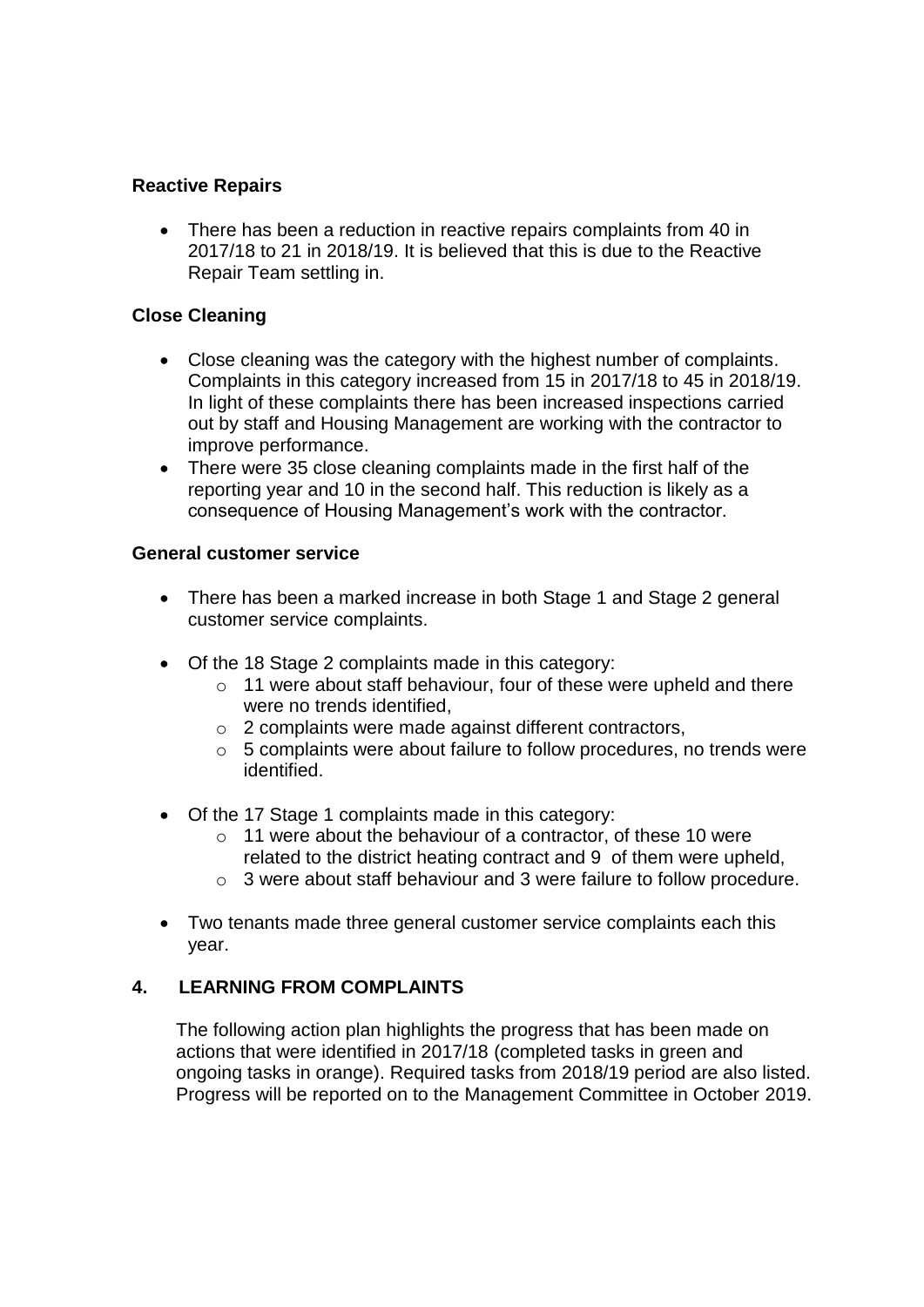# **Complaints Action Plan**

| <b>Action</b>                                                                                                                         | <b>Responsible</b><br><b>Section</b> | <b>Due</b>                                                                                              | <b>Status</b>                              |
|---------------------------------------------------------------------------------------------------------------------------------------|--------------------------------------|---------------------------------------------------------------------------------------------------------|--------------------------------------------|
| Work with senior staff<br>members to develop<br>improved processes for<br>learning from complaints<br>and evaluating changes<br>made. | <b>Communications</b>                | To be completed<br>by December<br>2019.                                                                 | Ongoing                                    |
| Staff training on<br><b>Complaints Handling</b><br><b>Procedure and Cirrus</b><br>System.                                             | <b>Communications</b>                | Ongoing for new<br>staff members.<br><b>Refresher training</b><br>offered to all staff.                 | Refresher<br>training<br>completed         |
| Bespoke training on<br><b>Complaints Handling for</b><br>Maintenance team.                                                            | Communications                       | August 2018                                                                                             | Completed                                  |
| <b>Update to Housing</b><br><b>Management software</b><br>identified to improve note<br>taking.                                       | <b>Housing</b><br>Management         | Instruction sent to<br>all staff with<br>interim measure.<br>Implementation<br>date to be<br>confirmed. | June<br>completion<br>(with CRM<br>launch) |
| <b>Annual Complaints</b><br>Bulletin to be developed.                                                                                 | Communications                       |                                                                                                         | Completed                                  |
| A review of the Gas<br>Safety Procedure to be<br>carried out.                                                                         | Maintenance                          | New procedure<br>agreed in<br>September 2017<br>and implemented.                                        | Completed                                  |
| A procedure for how<br>decant/alternative<br>facilities are discussed<br>and recorded for major<br>repairs.                           | Maintenance                          | <b>Completion date</b><br>June 2018.                                                                    | Completed<br>(PC)                          |
| <b>Nordan Windows to</b><br>investigate and report on<br>a colour change to<br>external cladding at<br>Oregon Street.                 | <b>Maintenance</b>                   |                                                                                                         | Ongoing                                    |
| Move to Castleton as our<br>new complaints<br>management system.                                                                      | <b>Communications</b>                | <b>Estimated August</b><br>2019.                                                                        | Ongoing                                    |